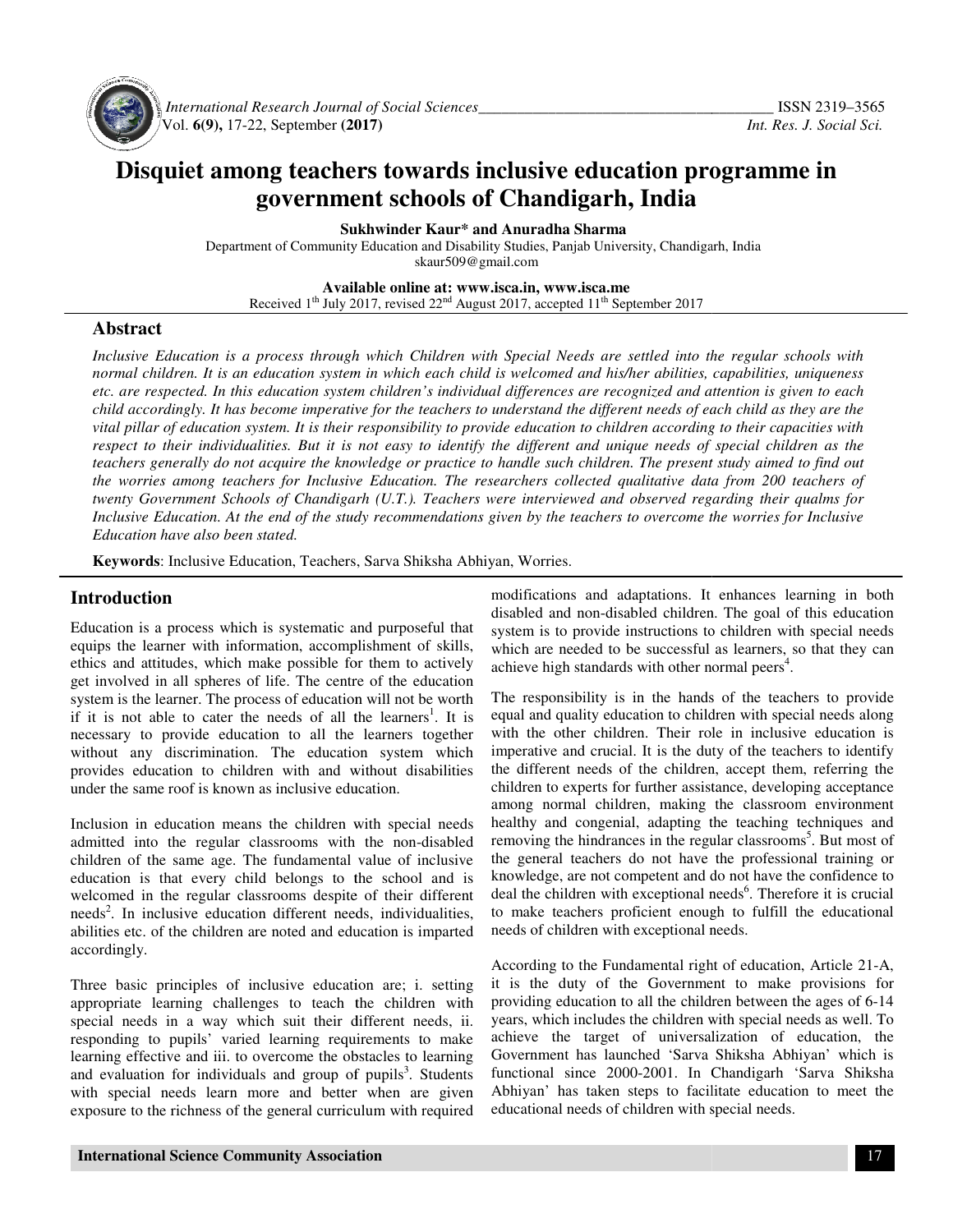The steps taken by 'Sarva Shiksha Abhiyan' for special need children in Chandigarh are as follows:

Approachability: To remove the obstacle of barring, 'Sarva Shiksha Abhiyan' Chandigarh has initiated process to mainstream the children with special needs in the regular classrooms. The steps taken by SSA Chandigarh in this regard are as follows: i. Identification of children with special needs by the medical team of Government Hospital Sector 32 and 16. ii. These children should get admitted into the school within the 1, 3, 4 or 7 Kilometer of radius of their home. iii. Special assistive tools and medical equipments are given to the children with special needs with the help of NGOs and School Health Programme. iv. Transport allowance is provided to children with special needs. v. The children who cannot be mainstreamed into the regular classrooms due to their severity of disability were provided home based education.

Activities: To give equal education SSA Chandigarh has started skill training programme for children with special needs and world disability day is also celebrated to make people aware about the exceptional needs of such children.

Actions: To provide quality of education SSA Chandigarh has given emphasis on curriculum adaptations, individual educational plan, orientation and training to the teachers, support services and has provided assessment guidelines to the  $teaches<sup>7</sup>$ .

SSA Chandigarh has taken commendable steps to facilitate equal education to children with special needs but still teachers are finding it hard to provide quality of education to such children, so the present research paper emphasized on the actual problems experienced by the teachers in inclusive classrooms.

**Model for inclusive teacher preparation**: According to the model for inclusive teacher preparation, the present need is to prepare pre-service teachers for inclusive education. Pre-service teachers are required training regarding the varied needs of the children with special needs and should be exposed to inclusive education setting at earliest. Training in inclusive education setting makes the pre-service teachers comfortable, flexible and creative in the inclusive education. Pre-service teachers necessitate to be trained about collaborative teaching which emphasized on co-teaching, supportive learning, integrated curriculum and activities, joint evaluation and group skills. Teachers also require knowledge of different teaching techniques and strategies to accommodate the diverse needs of all the learners. Lastly pre-service teachers need to experience collaborative teaching and should observe and work in the inclusive settings<sup>8</sup>.

**Review of Literature:** Edward and Geraldina examined Teachers' Knowledge and Perceived Challenges of Teaching Children with Autism in Tanzanian Regular Primary Schools. The researchers interviewed sixteen teachers to collect the

qualitative data from three regular primary schools through purposive sampling technique. Findings of the study revealed that teachers contained low knowledge about autism; they do not get proper in-service training and orientations. The teachers stressed on collaboration among teachers, special educators, parents and proper training for them so that every autistic child can be benefitted through inclusive education<sup>9</sup>.

Gutuza R.F. and Mapolisa T. in their study titled "Challenges of Assessment of Students with Special Learning Needs" revealed that lack of diagnostic assessment of children with special needs led to improper assessment of such children and these children miss specific programmes including tests, examinations and curriculum. The researchers also found that the Zimbabwe policy guidelines failed to give clarity for assessment of such  $children<sup>10</sup>$ .

Bhatnagar N. and Das A. conducted a study on Regular School Teachers' Concerns and Perceived Barriers to Implement Inclusive Education in New Delhi, India. The data was collected from two focus groups which contained ten teachers in each group and twenty (20) individual teachers were interviewed by the researchers through semi-structured interview. The teachers expressed that large class size, lack of finances and poor infrastructure were the major barriers whereas some teachers stated that differentiation in instructions, lack of trained teachers and inclusive policy were their main concerned $11$ .

Udoba H.A. did a study on Challenges faced by teachers when teaching learners with developmental disability. The objectives of the study were to check the teachers' understanding of developmental disability, problems faced by them in the classroom, parents' collaboration with special education teachers and the teaching methods and techniques used by the teachers while teaching learners with developmental disability. The researcher found that teachers lack professional training to handle learners with developmental disability, there was shortage of special education teachers and the classrooms had poor learning environment. The teachers emphasized on reducing the class size, support from experts and collaboration between the parents and teachers $^{12}$ .

Behlol M.G. conducted a study named "Inclusive Education: Preparation of Teachers, Challenges in Classroom and Future Prospects". The researcher collected qualitative and quantitative data through semi structured interview and check list. The researcher interviewed principals (6) and teachers (12) of different inclusive schools. Results of the study indicated that the teachers did not get any training on special education; infrastructure of the school did not satisfy the requirements of the special children and adaptations were needed to meet the needs of such children. The principals and teachers had mixed attitude i.e. positive as well as negative towards the children with special needs. The respondents suggested that Government should provide more financial assistance, proper training and equipments to teachers for the success of inclusive education<sup>13</sup>.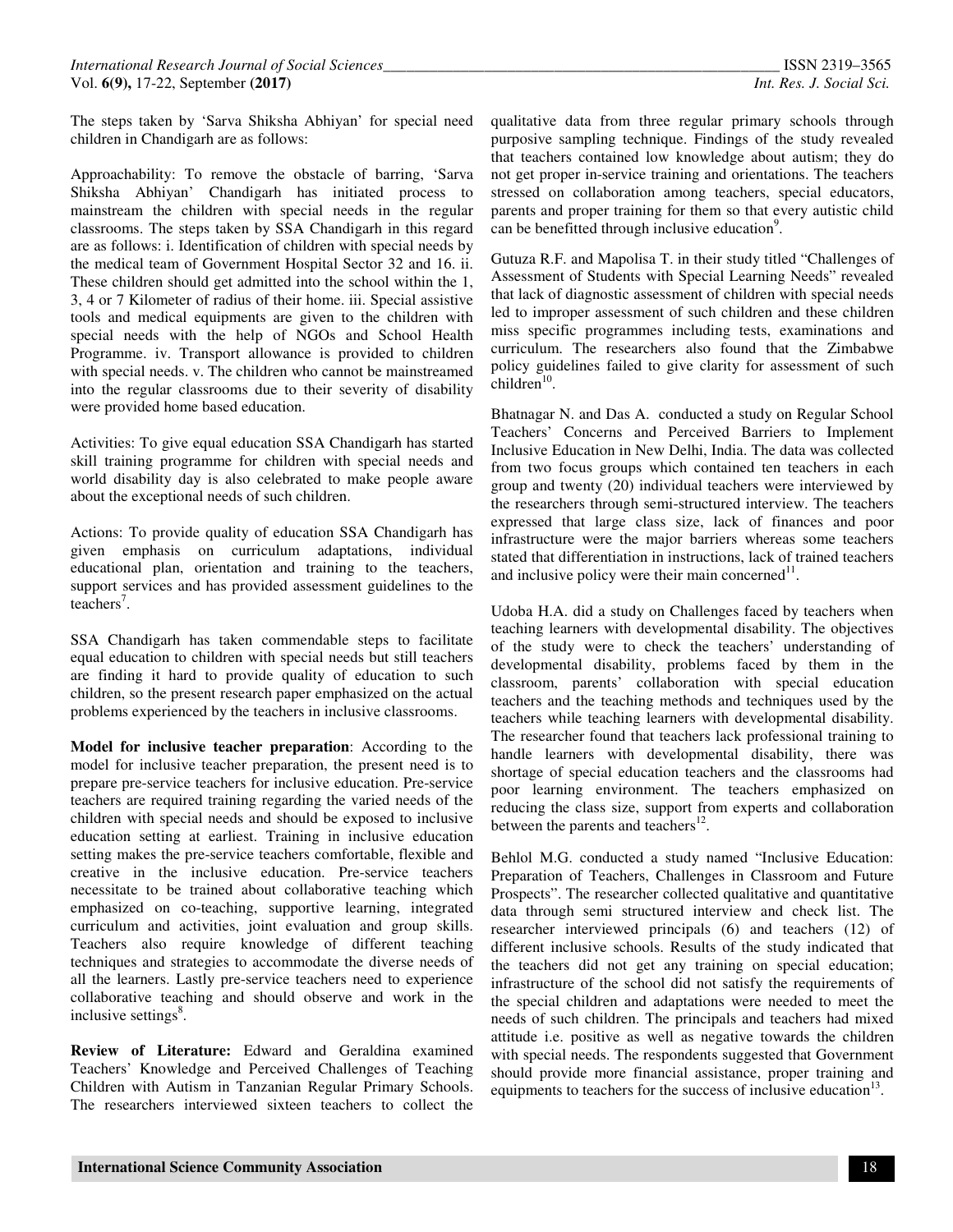Chinombwe J. studied challenged faced by the teachers teaching the students with cerebral palsy. The data was collected from thirty teachers through structured open ended questionnaire. The results of the study indicated that teachers faced many challenges while teaching the students with cerebral palsy. The teachers said that they did not get any training to handle such children and Government did not motivate them and did not provide any special education allowance<sup>14</sup>.

A number of studies have been conducted to know the challenges faced by the teachers while teaching the children with special needs in the regular classrooms. These studies had shown that general teachers find it difficult to identify the special needs of such children and were not confident in teaching special children in inclusive education. The teachers highlighted that lack of training; insufficient knowledge and support from special educators and administration are the major reasons behind their incapability of teaching in inclusive education. But still there are many more worries among the teachers which needed to be highlighted so that their worries can be reduced by providing appropriate remedy. Hence, the researchers have taken up the present study in the light of steps taken by 'Sarva Shiksha Abhiyan' Chandigarh. In this study the researchers tried to explore the actual worries faced by the teachers in inclusive classrooms.

**Significance of the Study:** As per the fundamental right of education (Right to Education, Article  $21-A$ )<sup>15</sup>, no student can be denied admission in any regular school and needed to be admitted in age appropriate class. It's the responsibility of the teachers to provide education to all children without any discrimination in inclusive classrooms. It has become necessary for the teachers to make the classroom environment friendly for children with special needs and to educate them according to their needs and requirements. Generally teachers do not have any prior knowledge about the special education and they lack the abilities and the skills to teach children with special needs in the inclusive classroom. For the success of inclusive education it is necessary that all the teachers should have the skills and knowledge about exceptional needs of the special children. Thus, it is essential to know the real problems and worries of the

| Age                                  | 23-28 Years                 |        | 29-34 Years                   |        | 35-40 Years            |        | $41-46Years$                  |        |
|--------------------------------------|-----------------------------|--------|-------------------------------|--------|------------------------|--------|-------------------------------|--------|
|                                      | $M-15$                      | $F-23$ | $M-21$                        | $F-17$ | $M-35$                 | $F-43$ | $M-29$                        | $F-17$ |
| Educational<br>Qualification         | <b>JBT-29</b><br>$(14.5\%)$ |        | <b>B.Ed.</b> -100<br>$(50\%)$ |        | M.Ed.- 40<br>(20%)     |        | Ph.D-31<br>$(15.5\%)$         |        |
|                                      | $M-12$                      | $F-17$ | $M-48$                        | $F-52$ | $M-22$                 | $F-18$ | $M-18$                        | $F-13$ |
| <b>Teaching</b><br>Experience(years) | Less than 5 years<br>(25%)  |        | $6-15$ years<br>(34%)         |        | $15-25$ years<br>(37%) |        | More than 25 years<br>$(4\%)$ |        |
|                                      | $M-23$                      | $F-27$ | $M-35$                        | $F-33$ | $M-39$                 | $F-35$ | $M-3$                         | $F-5$  |

**Table-1:** Basic information about the Sample.

teachers about inclusive education in the regular classroom so that the remedial measures can be suggested to overcome it.

**Objectives:** i. To study the disquiet among male and female teachers towards inclusive education. ii. To suggest the ways to overcome the worries among the teachers towards inclusive education programme.

**Delimitations:** The present study was delimited to 200 teachers (100 males and 100 females) of 20 Government schools of Chandigarh (U.T.) only.

## **Methodology**

**Sample:** The sample of 200 teachers from twenty (20) Government Schools of Chandigarh (U.T.) was selected randomly. Out of 200 teachers, 100 were male and 100 were female teachers. From each school ten (10) teachers (5 males and 5 females) were selected randomly.

**Tool:** Semi structured interview and participative observation technique was used to collect the data for the present study.

**Data Collection:** The teachers were told about the purpose of the study and were convinced to express their views as freely as possible. They were also told that their identity will be kept confidential and hence their interview was taken. The researchers observed the teachers in actual regular classrooms to collect the additional data for the study. Hence qualitative data was collected by the researchers.

## **Results and discussion**

Table-1 shows the basic information about the sample of the study. Four age groups were considered for the present study i.e. 23-28 years, 29-34 years, 35-40 years and 41-46 years in which sixty (60) female teachers were in the age group of 35-46 years and forty (40) female teachers were in the age group of 23-34 years. Sixty four (64) male teachers belonged to the age group of 35-46 years whereas thirty six (36) male teachers were in the age group of 23-34 years.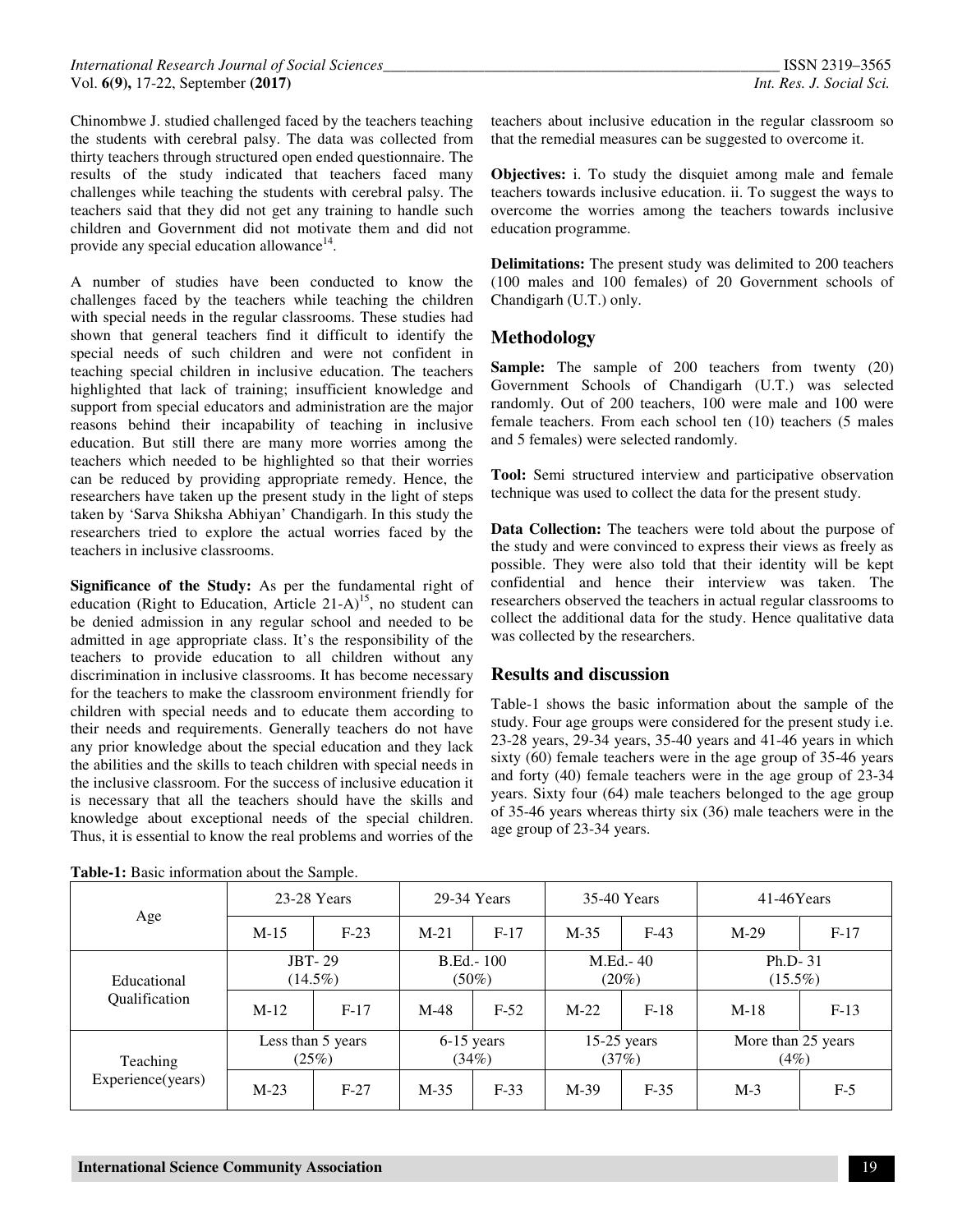Educational qualifications given in Table-1 reveals that out of the total sample of 200, twelve (6 percent) male and seventeen (8.5 percent) female teachers had done JBT, forty eight male (24 per cent) and fifty two (26 per cent) female teachers had done B.Ed., twenty two (11 per cent) male and eighteen (9 per cent) female teachers had done M.Ed. whereas only eighteen (9 per cent) male and thirteen (6.5 per cent) female teachers had done Ph.D.

Table-1 also indicates the teaching experience of the teachers. Twenty three (11.5 per cent) male and twenty seven (13.5 per cent) female teachers had less than five years of teaching experience, thirty five (17.5 per cent) male and thirty three (16.5 per cent) female teachers had teaching experience between 6-15 years, thirty nine (19.5 per cent) male and thirty five (17.5 per cent) female teachers had teaching experience between 15-25 years and only three (1.5 per cent) and five (2.5 per cent) female teachers had teaching experience more than 25 years.

Thus the Table-1 revealed that more number of teachers i.e. 78 were in the age group of 35-40, 50% teachers had educational qualification of B.Ed. and maximum number of teachers i.e. 74 had teaching experience between 15-25 years.

|  |                             |  |  | <b>Table-2:</b> Worries expressed by the Teachers of Government |
|--|-----------------------------|--|--|-----------------------------------------------------------------|
|  | Schools, Chandigarh (U.T.). |  |  |                                                                 |

| Worries                                                                           | Females-<br>100 | Males-<br>100 |
|-----------------------------------------------------------------------------------|-----------------|---------------|
| Unable to give individual attention                                               | 100 $%$         | $100\%$       |
| of the<br>Behaviour<br>intellectually<br>disabled children is a cause of worry    | 78%             | 67 %          |
| Insufficient in-service training and<br>orientations                              | 83%             | 77 %          |
| Lack of assistive tools and study<br>material                                     | 100 $%$         | 100 $%$       |
| Not feasible to make individual<br>educational plan                               | 100 $%$         | 100 $%$       |
| Skill training programme accessible<br>only to few children with special<br>needs | $85\%$          | 79%           |
| Lack of support services                                                          | 87%             | $77\%$        |
| No proper adaptations                                                             | $100\%$         | $100\%$       |
| Library not functional                                                            | 89%             | $85\%$        |
| Problem in assessment                                                             | $100\%$         | 100 $%$       |
| Excessive administrative work                                                     | 68 %            | 72%           |
| Loss of the child                                                                 | $100\%$         | $100\%$       |

Table-2 shows the worries expressed by the Government school teachers of Chandigarh (U.T.).

**Discussion:** After observing the views expressed by the teachers, the current worries among the teachers of Government schools of Chandigarh (U.T.) are discussed below:

Individual attention: Hundred per cent teachers said that in Government schools, class size is very large, due to which they cannot give individual attention to the children with special needs. They expressed their helplessness for not being able to attend such children individually.

Behaviour of the intellectually disabled children: More than seventy five per cent female teachers i.e. 78 and more than sixty per cent male teachers i.e. 67 said that the behaviour of intellectually disabled children is a cause of worry as sometimes they become very aggressive and it become difficult for them to handle the situation. Some teachers i.e. 53 female and 49 male teachers even said that when these children become aggressive they at times hurt the other children as well as the teachers.

In service training and orientations: Majority of the female and male teachers i.e. 78 per cent said that though the administration arranges in-service training and orientations programmes for them but they were not sufficient. They said that these training programmes basically focused on theoretical knowledge and did not provide any practical information about the children with special needs. Moreover they revealed that they were not able to retain the theoretical knowledge because of its technical nature.

Assistive devices and study material: All the female and male teachers said that assistive devices and study material for the children with special needs were provided by the Sarva Shiksha Abhiyan, Chandigarh (U.T.) but these devices and study material often reached late in the schools which resulted in delay in the educational process of special children.

Individual educational plan: All the teachers expressed that it was difficult for them to indentify the different needs of the diverse special children. They also said that if two children were diagnosed with the same disability still their needs were different. It was revealed by the teachers that it was very difficult for them to prepare individual educational plan for each child.

Skill training programme: As per the Sarva Shiksha Abhiyan, Chandigarh skill training programmes were arranged for the children with special needs but more than two-third female and male teachers said only few students get training in these programmes in actual. They emphasized the need to provide skill training to each special child as it will enhance their abilities and capacities.

Support services: Support from resource teacher, parents, counselor and administration is essential for teachers for the success of inclusive education. Eighty seven (87) female and seventy seven (77) male teachers said resource teacher visited the school twice a week but usually they get busy in completing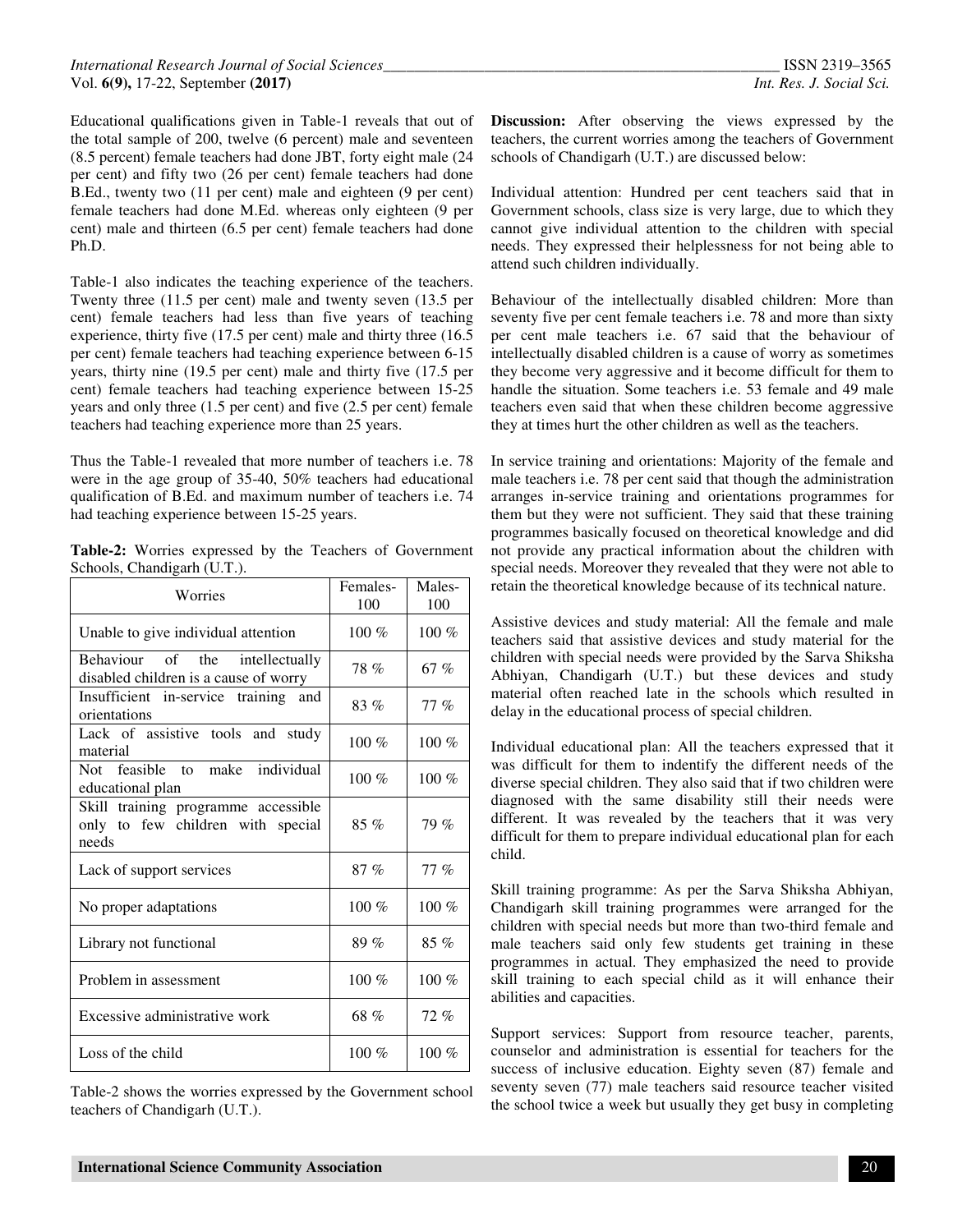the paper work and they get very less time to interact with the resource teacher to discuss their problems regarding children with special needs. The observations made by the researchers support this point of teachers. The teachers expressed that most of the parents did not cooperate with them. The teachers also said that there was an urgent need for a counselor in schools to provide timely guidance to them as well as to the children.

Adaptations: Modifications and adaptations are necessary to facilitate learning to the children with special needs. All the female and male teachers agreed that there is a dearth of adaptations in Government schools. They said that they tried to adapt the teaching methodology on their own level but there was lack of proper teaching aids, technology and materials. They also highlighted that school infrastructure is not updated according to the needs of the special children. The observation made by the researchers showed that in some schools there were not proper rooms for students they use to sit on floor and study, in some schools ramps were not made and separate washrooms were not available for children with special needs.

Library: Eighty nine (89) female and eighty five (85) male teachers said that library in their schools was not functional as there was no librarian in schools. They said the library did not contain sufficient books on children with special needs. There was also no reference book for them which could guide them about the diverse needs of the children. All the JBT teachers said that they even could not access to the library as they need to sit in their respective classes throughout the day.

Assessment: All the teachers agreed that Sarva Shiksha Abhiyan, Chandigarh has provided them guidelines for the assessment of the children with special needs but as the needs of each individual child are different, it was difficult for them to assess them.

Excessive administrative work: Sixty eight female and seventy two male teachers said that they were indulged in administrative work from time to time. They said they were assigned different duties during elections and had to go for surveys during teaching hours which affected their teaching job adversely.

Loss of the child: Male and female teachers expressed their worry that it is the loss of special children who were admitted in inclusive schools as the schools are not ready according to their needs. They also said that these students even feel isolated in the classrooms as sometimes other children make fun of them.

**Recommendations given by the Teachers:** The following recommendations were given by the teachers to overcome their worries for inclusive education:

Improve the teacher-student ratio: Majority of the teachers' i.e. 87 per cent said it is the need of the hour to reduce the class size and to improve the teacher-student ratio, so that they can pay individual attention to the children with special needs. They also

said that once the teacher-student ratio will become better they will be able to make individual educational plan for the children and will be able to assess them with the help of resource teacher.

Regular training: 95 per cent teachers said that they need regular training for inclusive education at regular time intervals. But the teachers emphasized that the training should cover more practical aspects and less theoretical.

Basic skill training to children with special needs: All the teachers stressed on the need of basic skill training to children with special needs before admitting them into the inclusive schools. They said basic skill training should include communication, sitting, eating and toilet training.

Support services, study material and tools: 99 per cent teachers said they are in urgent need for assistance from the special educators and need assistive tools for children with special needs. They stressed that the study material for children with special needs should be available to them before the start of new session. They highlighted that the special educators should discuss with them about the special children so that timely intervention can be given to them. They also pointed out that special educators should pay more attention towards the special children rather than completing the paper work. Teachers urged that counselor should be appointed in each school and counseling of the parents of special children should be done from time to time, to make them aware about the needs of special children.

Library: Two third teachers highlighted the need of appointment of librarian in the schools so that they can access the library in time of need and said that new books according to the needs and requirements of teachers and children should be added regularly. The JBT teachers stressed they should also get time to visit library so that they can get knowledge about different needs of special children through books.

Adaptations: All the adaptations whether they are curricular or co-curricular are needed in the schools. 100 per cent teachers stressed that infrastructural facilities and all the adaptations for children with special needs should be provided immediately.

Recruitment of more staff and support staff: 89 per cent teachers emphasized that the administration need to recruit more teaching and support staff for the success of inclusive education programme.

Special education as integral part of B.Ed. syllabus: 91 per cent teachers suggested that special education should be included in B.Ed. syllabus as integral part so that the pupil teachers can get knowledge about children with special needs during their B.Ed only. They also suggested that during their teaching practice the pupil teachers should interact with the children with special needs and try to understand their diverse needs. This kind of training will help them to handle such children in future as well.